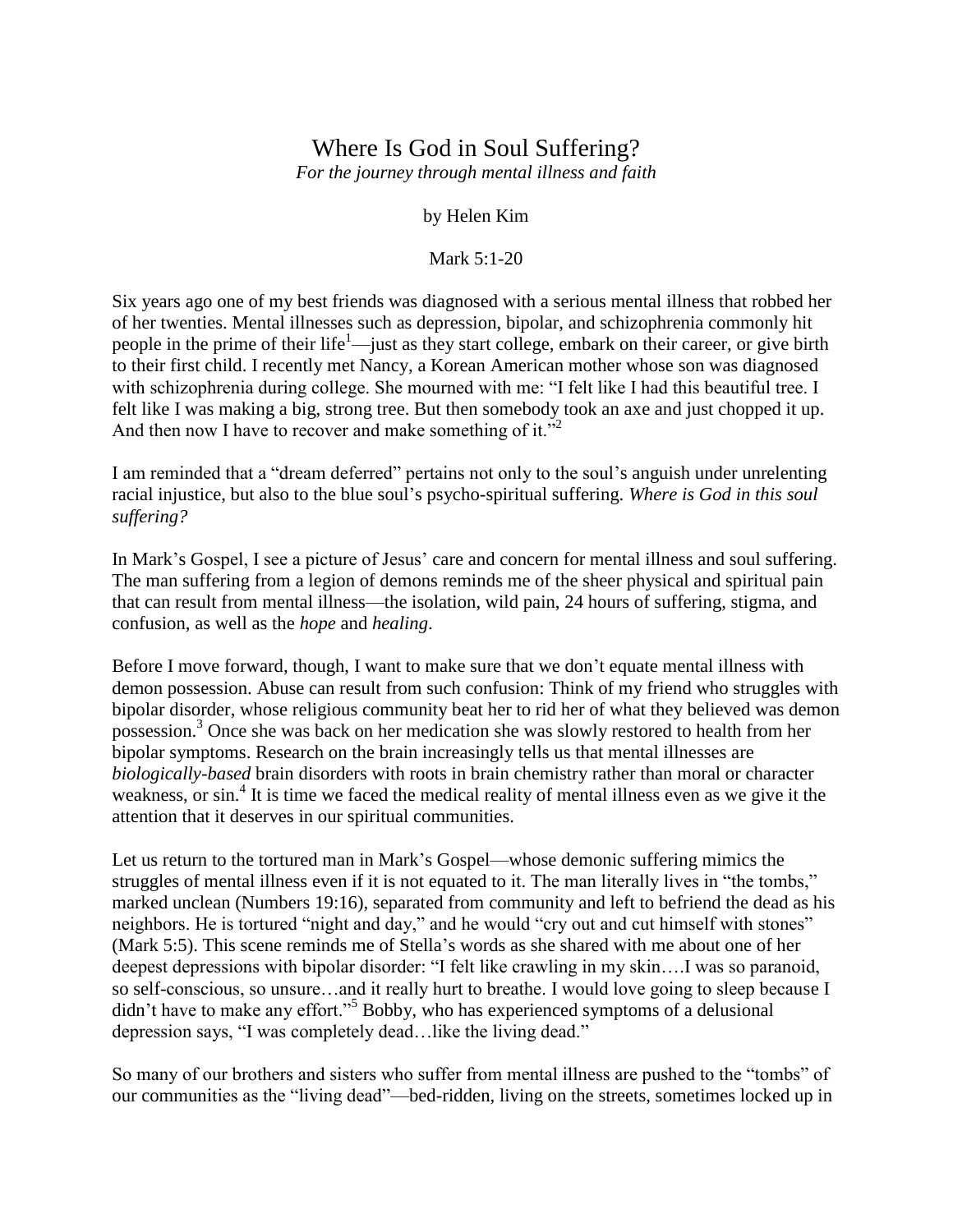jail or county hospitals, their stories often silenced. They live, sometimes literally and sometimes figuratively, on the edge, at the borderland of the human condition.

What does faith look like at this borderland? For the man suffering from a legion of demons, where is God for him as he lives in the tombs, cutting himself, exiled from his family and community? *Where is God in this soul suffering?* 

In the midst of illness, Bobby confesses his struggle with experiencing the absence of God: "Just going through [illness]…in that state of mind you lose your ability to comprehend love…If God is love, and you cannot feel love, then you cannot understand the meaning of God or what God is...."<sup>6</sup> It is as if Bobby's illness itself contained symptoms that negated the very presence of God—the inability to *feel* love. He could no longer feel the love of God, experience the love of God. *Where is God in this soul suffering?* 

The Rev. Dr. Monica Coleman provides refreshing words of consolation for the spiritual journey through mental illness: "[T]he worship traditions of black churches are like a balm to my soul… I feel the pains and joys of the ancestors and those in the present community and I literally feel uplifted and buoyed. My parents and grandparents raised me in this tradition, and no depression yet has extracted this from my cells."

I take comfort in Rev. Dr. Coleman"s words—that her ancestry, her people, her history, her faith have grounded her in her struggle, providing "balm" to her darkness, to her soul suffering. Even at the borderland of mental suffering, where people are frequently shunned into "tombs" and unable to emotionally experience the presence of God, the history and community beyond ourselves *does* have the power to give us the strength we need for the journey. We remember that we are not alone in our suffering, that others have journeyed ahead of us, that the communion of saints surrounds us, even when we may be at our darkest hour.

Trappist monk Thomas Keating writes: "Instead of going away, God simply moves downstairs, so to speak, and waits for us to come and join him."<sup>8</sup> Though illness may bring us "down" to the basement of our existence, the underworld of pain that we would rather shut out, it is as if these sufferings also invite us into connecting with the foundation, the very ground of our being—the depths of our soul, the memory of our ancestors, the power of our religious traditions. The bottom seems to fall out, but there is yet another level underneath us, supporting us, mending us, giving us that "balm" to our soul—God meets us in the basement of our soul suffering.

But the journey to accessing this balm, reaching out for healing and wholeness, is hard work, and there are many real challenges! The man in Marks Gospel encounters Jesus in his "tomb" and is powerfully transformed, but the journey toward wholeness and healing is not easy for him—nor is it readily welcomed, especially by his community. The Scripture says: "When they came to Jesus, they saw the man who had been possessed by the legion of demons, sitting there, dressed and in his right mind; *and they were afraid*" (Mark 5:15).

The man"s community fears his healing and wholeness. The man who had been suffering greatly is now healed! What a worthy event to celebrate—so why would the community be afraid? Many have asserted that the people were afraid because of the way that Jesus destroyed the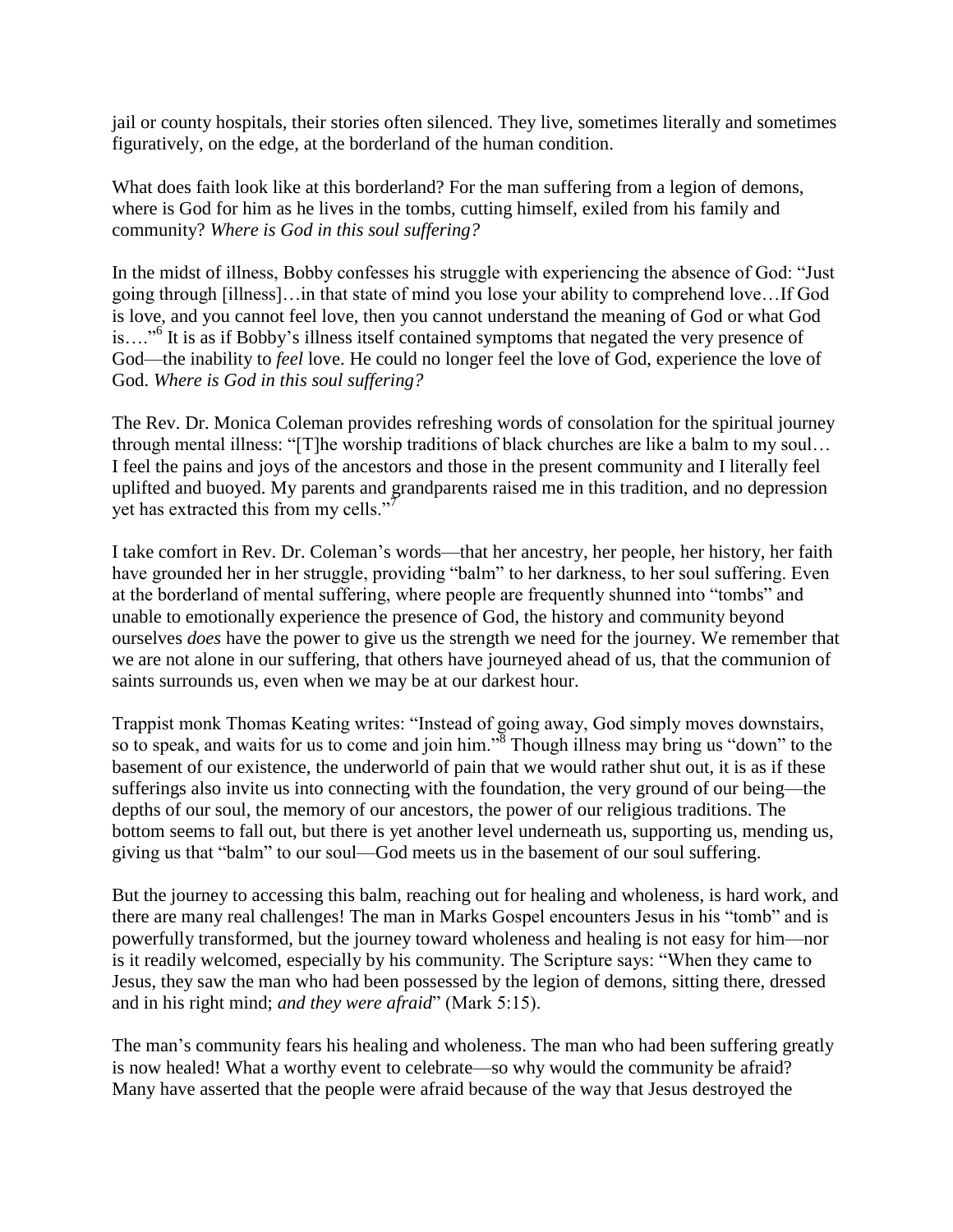community"s economic livelihood by sending the demons into the pigs. But this particular verse refers primarily to the restoration of the man rather than the destruction of the pigs: They saw him "sitting there, dressed and in his right mind," *and then* "they were afraid." That is, seeing this man, completely whole, scared them. It spooked them.

The resistance and fear that the community has for this man"s wholeness reminds me of the particular burden that racial minorities have in their struggle with mental illness—do we really celebrate everyone"s journey to wholeness? The double burden of dealing with the stigma of race, along with the stigma of mental illness, can be pernicious and prevent us from seeking care.

Terrie Williams, in her memoir *Black Pain: It Just Looks Like We're Not Hurting,* talks about the quality of the double burden of living up to the stereotype of the "strong black woman" and facing the stigma of depression at the same time.<sup>9</sup> Racial minorities are not somehow more prone to mental illness because of something inherent in our racial identities, but there is an added layer, an added stigma, that we carry in the mixed journey of racial and mental suffering. Rev. Dr. Coleman notes: "I live in southern California, and many white people will freely reference "seeing a therapist" in normal conversation. Black people don't do that. Seeing a therapist is generally seen as a sign of weakness or a lack of faith. There is still an active mythos of "the strong black woman," who is supposed to be strong and present and capable for everyone in her family—and neglects her own needs."<sup>10</sup>

As an Asian American woman, I have witnessed many from my own cultural heritage journey through mental illness—to "come out" as one who has a mental illness means to take on the double burden of stigmatization as an "abnormal" human being and shame for falling out of the dominant (and mythical) narrative of the "model minority." The American myth of the "model minority" is lorded over us, negating our individuality, demanding us to be perfectly studious, passive, obedient Asian Americans.

What happens, then, to the Asian American individual whose dreams are not only deferred but "chopped down with an axe" (to use Nancy"s words)—preventing us from ever fitting into this mythic American narrative? When one's story is covered in "failure" as opposed to "model" qualities, what acceptable narrative do we have as Asian Americans? The world demands to put us on a pedestal. If we fail to achieve, fail to fit into the narrative of the "model minority," what narrative do we have? What narratives for being *fully human* do we have?

To be flouted as a "model" can be alluring and exotic, but these limited racial scripts straightjacket us. They cut us off from the freedom to express our full humanity, warts and all. They make "coming out" as an individual or family who bears the stigma of mental illness that much harder, that much riskier. Many of my Asian American friends who have been struck with mental illness have not made it to college, have failed in their jobs as doctors, have had great trouble with the law, and struggle with drug addiction. When we begin to air this shameful laundry, we risk the stigma of not only our mental abnormalities but our inability to fit into the constricted (and racist) "model" scripts.

*Where is God in this soul suffering—especially when that darkness and suffering come in shades of black and yellow?*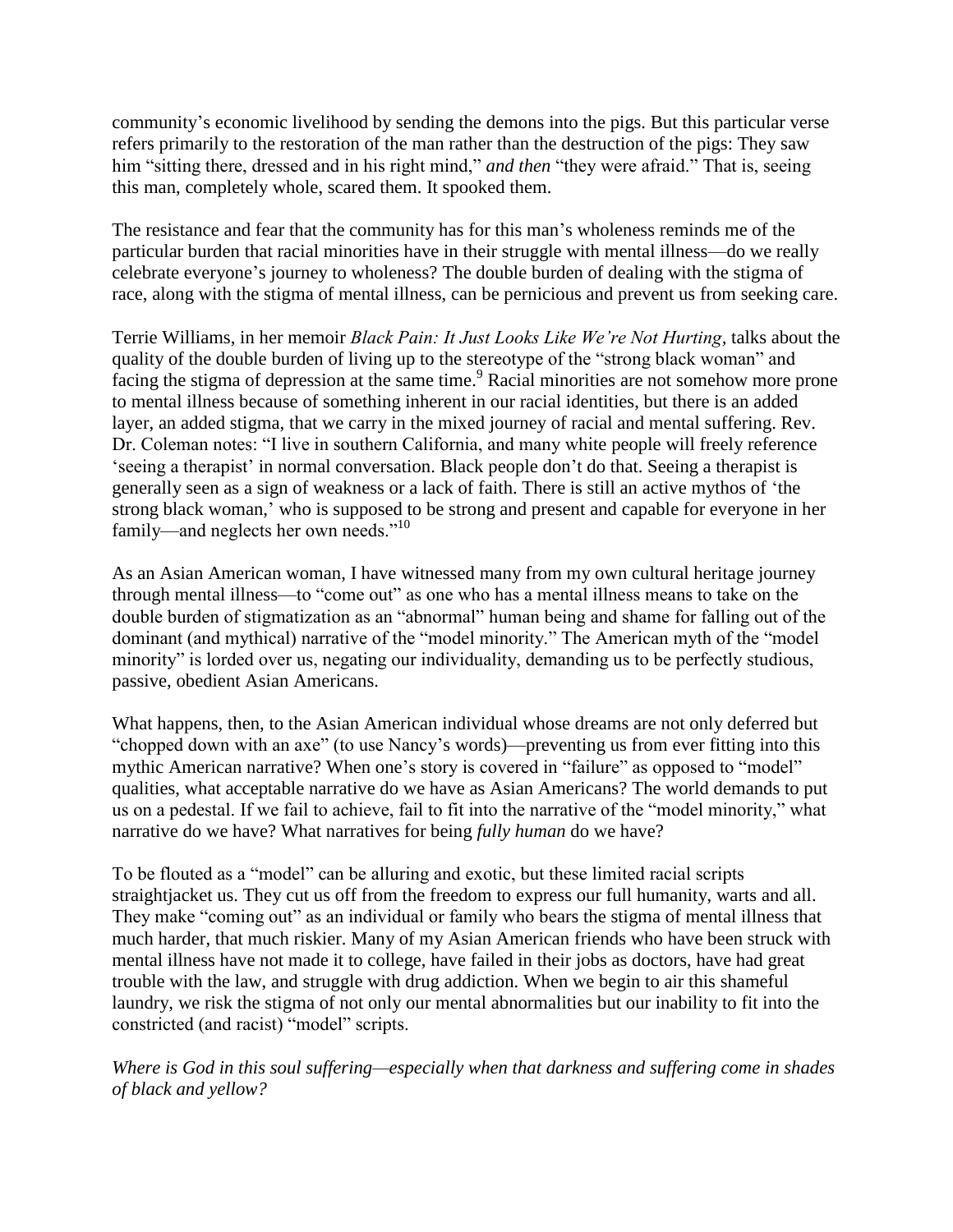Let us return to the community of Gerasenes. They never did think it was possible for the man to be made whole. They left him to the "tombs" believing he was as good as dead. They left him to his sub-human ways, undeserving of their hospitality. This "insane" and "crazy" man had no place in their human community. To see him in his right mind, sitting there, dressed, just like a "normal" person, means to identify with the man, means to say that he is just like any other man, means to say you have something in you that is also in me.

Jesus not only calls out the demons from this man, but he calls out the demons of hostility that are present in this man"s community. Wholeness and restoration are offensive to these people whose lives are defined by creating a separate category for those who are "different" or "abnormal" or "insane"

But Jesus is present in the darkness. Jesus is present in this soul suffering—precisely because he identifies with this man as he travels to meet him, gives him his attention. And Jesus is willing to be shunned by the Gerasenes community for restoring and identifying with this pariah.

The practical theologian Kathleen Greider writes: "Soldiers are all fighting the same war, even if some are on the front lines and some are not. Similarly, not all of us are on the front lines of madness, but all human beings live with some degree of warring emotion."<sup>11</sup> Mark's Gospel is at once about a portion of our human community who does suffer at the extreme, and at once, a story about all of us, who suffer with the darker side of the human condition. When we begin to embrace our own suffering—that all of us have some sort of "unacceptable" part of our lives then I trust that we will be able to embrace the suffering of others.

Brothers and sisters, I hope and pray that we as a community will be able to fellowship with a deep identification with our human community's greatest pains. Let us join with Christ in the calling to *be* with one another, especially in our "tombs," especially in our soul suffering. Amen.

## **Notes**

1. Please reference general facts on mental illness published by the National Alliance for Mental Illness:

http://www.nami.org/Content/NavigationMenu/Inform\_Yourself/About\_Mental\_Illness/About\_ Mental\_Illness.htm. September 2011.

2. Special thanks to the Fund for Theological Education who sponsored my 2011 summer ministry fellowship titled "The Art of Praxis: The Contemplative and Stories of Soul Suffering." As part of the fellowship I engaged in conversation with members of the Asian American community regarding faith and mental illness. Nancy"s interview is from one of these conversations.

3. This interview was conducted summer of 2011 for my FTE ministry fellowship.

4. Please reference general facts on mental illness published by the National Alliance for Mental Illness: